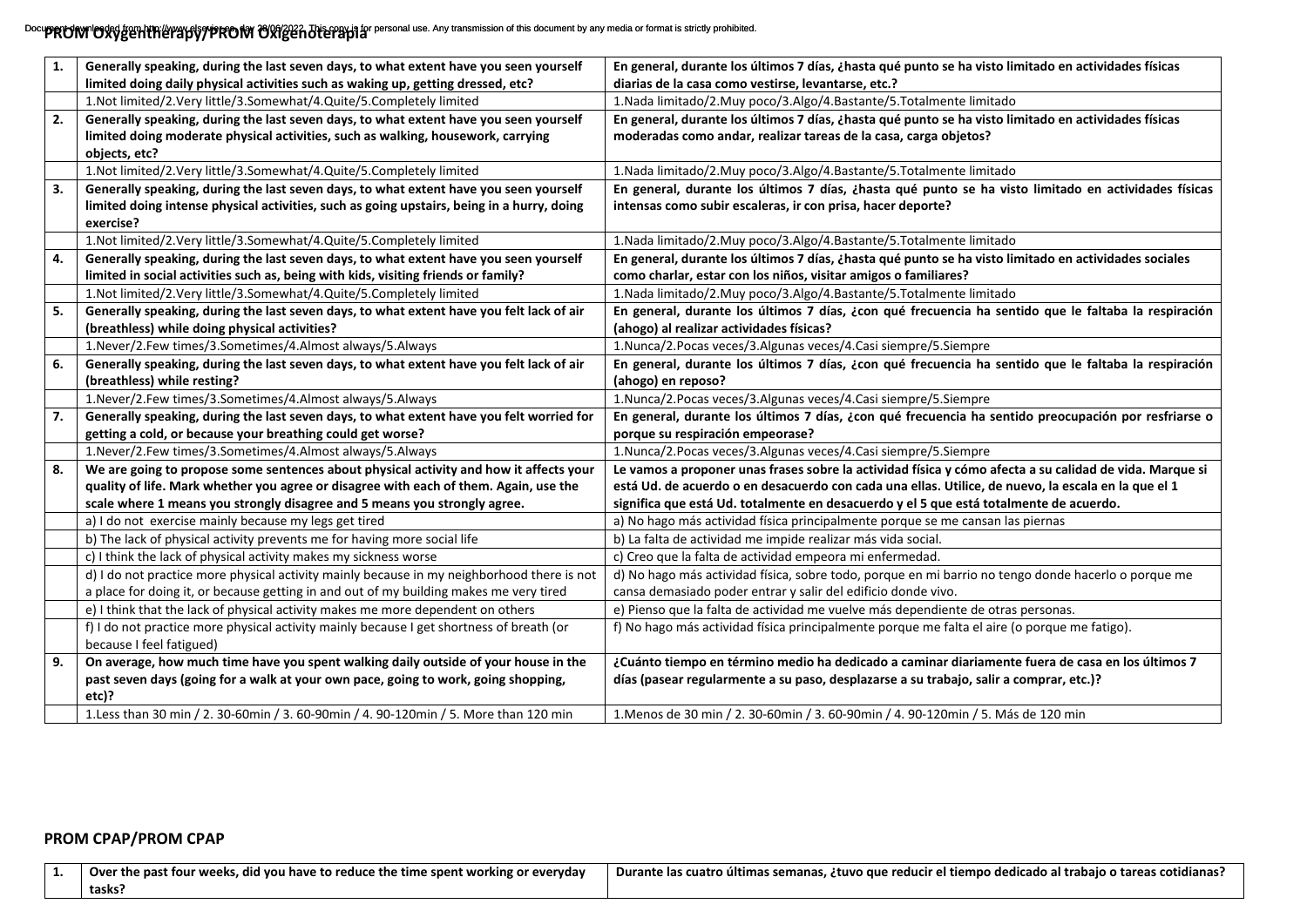|     | Document downher enthyling /hery #herley ss38th 은WP/2924. The reepts Ao Toersonal use. Any transmission of this document by any marin advanced the document by any marin and marin and property and the document by any marin |                                                                                                                                 |
|-----|-------------------------------------------------------------------------------------------------------------------------------------------------------------------------------------------------------------------------------|---------------------------------------------------------------------------------------------------------------------------------|
| 2.  | Over the past four weeks, did you feel exhausted?                                                                                                                                                                             | Durante las cuatro últimas semanas, ¿se sintió agotado?                                                                         |
|     | 1. Never/2. Few times/3. Sometimes/4. Many times/5. Constantly                                                                                                                                                                | 1.Nunca/2.Pocas veces/3.Algunas veces/4.Muchas veces/5.Constantemente                                                           |
| 3.  | For the last four weeks, have you needed to take naps during the day?                                                                                                                                                         | Durante las cuatro últimas semanas, ¿ha necesitado hacer siestas durante el día?                                                |
|     | 1. Never/2. Few times/3. Sometimes/4. Many times/5. Constantly                                                                                                                                                                | 1.Nunca/2.Pocas veces/3.Algunas veces/4.Muchas veces/5.Constantemente                                                           |
| 4.  | For the last four weeks, have you had to fight, to stay awake during the day?                                                                                                                                                 | Durante las cuatro últimas semanas, ¿ha tenido que luchar, para permanecer despierto durante el día?                            |
|     | 1. Never/2. Few times/3. Sometimes/4. Many times/5. Constantly                                                                                                                                                                | 1. Nunca/2. Pocas veces/3. Algunas veces/4. Muchas veces/5. Constantemente                                                      |
| 5.  | For the last four weeks, have you struggled to stay awake while you work?                                                                                                                                                     | Durante las cuatro últimas semanas, ¿ha luchado para permanecer despierto mientras trabaja?                                     |
|     | 1. Never/2. Few times/3. Sometimes/4. Many times/5. Constantly                                                                                                                                                                | 1. Nunca/2. Pocas veces/3. Algunas veces/4. Muchas veces/5. Constantemente                                                      |
| 6.  | Over the last four weeks, have you had to fight the need to fall asleep while driving?                                                                                                                                        | Durante las cuatro últimas semanas, ¿ha tenido que luchar contra la necesidad de dormirse mientras<br>conducía?                 |
|     | 1. Never/2. Few times/3. Sometimes/4. Many times/5. Constantly                                                                                                                                                                | 1. Nunca/2. Pocas veces/3. Algunas veces/4. Muchas veces/5. Constantemente                                                      |
| 7.  | Over the last four weeks, did you feel full of vitality?                                                                                                                                                                      | Durante las cuatro últimas semanas, ¿se sintió lleno de vitalidad?                                                              |
|     | 1.Constantly/2.Many times/3.Sometimes/4.Few times/5.Never                                                                                                                                                                     | 1.Constantemente/2.Muchas veces/3.Algunas veces/4.Pocas veces/5.Nunca                                                           |
| 8.  | Over the last four weeks, have you felt that you required extra effort to complete your<br>usual tasks?                                                                                                                       | Durante las cuatro últimas semanas, ¿ha sentido que requería un esfuerzo extra para acabar con las tareas<br>habituales?        |
|     | 1. Never/2. Few times/3. Sometimes/4. Many times/5. Constantly                                                                                                                                                                | 1.Nunca/2.Pocas veces/3.Algunas veces/4.Muchas veces/5.Constantemente                                                           |
| 9.  | Over the last four weeks, have you woken up more than twice a night?                                                                                                                                                          | Durante las cuatro últimas semanas, ¿se ha levantado más de dos veces por noche?                                                |
|     | 1. Never/2. Few nights/3. Some nights/4. Many nights/5. Every night                                                                                                                                                           | 1.Nunca/2.Pocas noches/3.Algunas noches/4.Muchas noches/5.Todas las noches                                                      |
| 10. | Over the last four weeks, have you had difficulty getting back to sleep if you wake up at<br>night?                                                                                                                           | Durante las cuatro últimas semanas, ¿ha tenido dificultad, para volverse a dormir si se despierta durante<br>las noches?        |
|     | 1. Never/2. Few nights/3. Some nights/4. Many nights/5. Every night                                                                                                                                                           | 1.Nunca/2.Pocas noches/3.Algunas noches/4.Muchas noches/5.Todas las noches                                                      |
| 11. | Do you feel that your sleep is not very restful?                                                                                                                                                                              | ¿Siente que su sueño es poco reparador?                                                                                         |
|     | 1. Never/2. Few times/3. Sometimes/4. Many times/5. Constantly                                                                                                                                                                | 1.Nunca/2.Pocas veces/3.Algunas veces/4.Muchas veces/5.Constantemente                                                           |
| 12. | Over the last four weeks, have you experienced difficulty having a dry or sore<br>throat/mouth when you wake up?                                                                                                              | Durante las cuatro últimas semanas, ¿ha experimentado dificultades por tener la garganta/boca seca o<br>dolorida al levantarse? |
|     | 1. Never/2. Few times/3. Sometimes/4. Many times/5. Constantly                                                                                                                                                                | 1.Nunca/2.Pocas veces/3.Algunas veces/4.Muchas veces/5.Constantemente                                                           |
| 13. | Over the last four weeks, have you been worried about heart problems or premature<br>death?                                                                                                                                   | Durante las cuatro últimas semanas, ¿se ha preocupado por problemas cardíacos o muerte prematura?                               |
|     | 1. Never/2. Few times/3. Sometimes/4. Many times/5. Constantly                                                                                                                                                                | 1. Nunca/2. Pocas veces/3. Algunas veces/4. Muchas veces/5. Constantemente                                                      |
| 14. | Over the last four weeks, have you worried about how many times you stop breathing<br>at night?                                                                                                                               | Durante las cuatro últimas semanas, ¿se ha preocupado por las veces que deja de respirar durante la<br>noche?                   |
|     | 1. Never/2. Few times/3. Sometimes/4. Many times/5. Constantly                                                                                                                                                                | 1.Nunca/2.Pocas veces/3.Algunas veces/4.Muchas veces/5.Constantemente                                                           |
| 15. | Over the last four weeks, have you felt anxious and afraid because of the symptoms of<br>the disease?                                                                                                                         | Durante las cuatro últimas semanas, ¿se ha sentido ansioso y temeroso a causa de los síntomas de la<br>enfermedad?              |
|     | 1. Never/2. Few times/3. Sometimes/4. Many times/5. Constantly                                                                                                                                                                | 1.Nunca/2.Pocas veces/3.Algunas veces/4.Muchas veces/5.Constantemente                                                           |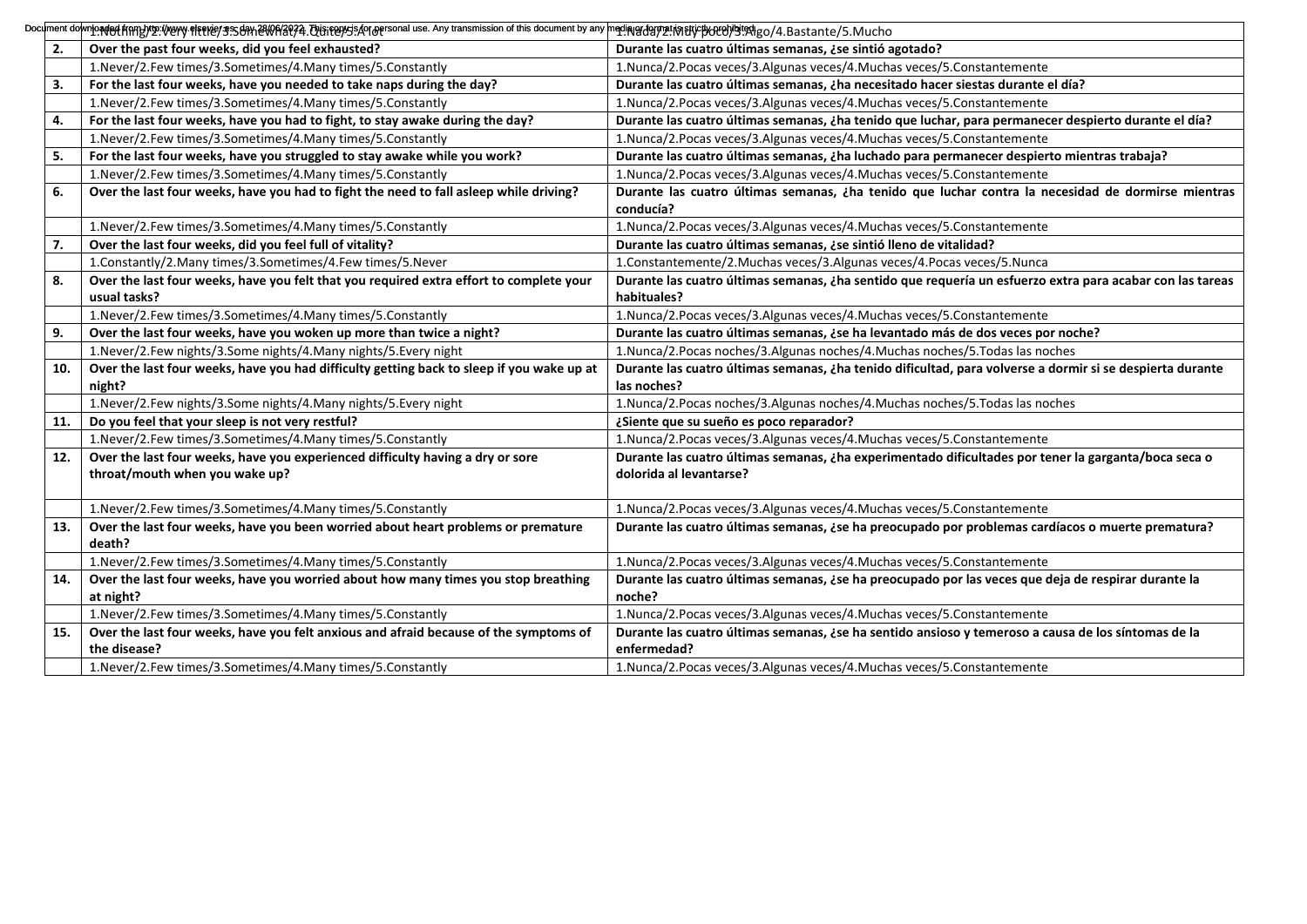## Docu**pPRUWMMPRIEUPPANTHCAL VENTILATHONIPPRUWWENFILALIONWFECANT CA** is document by any media or format is strictly prohibited.

|     | How do you think your current health is compared to a year ago?                             | ¿Cómo piensa que es su salud actual comparada con la de hace un año?                                    |
|-----|---------------------------------------------------------------------------------------------|---------------------------------------------------------------------------------------------------------|
|     | 1.Nothing/2.Very little/3.Somewhat/4.Quite/5.A lot                                          | 1.Buena/2.Algo mejor/3.Igual/4.Algo peor/5.Mala                                                         |
| 2.  | How do you feel about eating?                                                               | ¿Cómo se siente respecto al comer?                                                                      |
|     | 1. No effort/2. Little effort/3. Quite effort/4. A lot of effort                            | 1. No me cuesta nada/2. Me cuesta un poco/3. Me cuesta algo/4. Me cuesta bastante/5. Me cuesta mucho    |
| 3.  | How difficult it is for you to do your treatments every day?                                | ¿Qué grado de dificultad le supone a usted hacer los tratamientos cada día?                             |
|     | 1.Nothing/2.Very little/3.Somewhat/4.Quite/5.A lot                                          | 1.Nada/2.Poco/3.Algo/4.Bastante/5.Mucho                                                                 |
| 4.  | Over the last four weeks, did you feel exhausted?                                           | Durante las cuatro últimas semanas ¿se sintió agotado?                                                  |
|     | 1. Never/2. Few times/3. Sometimes/4. Many times/5. Constantly                              | 1.Nunca/2.Pocas veces/3.Algunas veces/4.Muchas veces/5.Constantemente                                   |
| 5.  | Over the last four weeks, did you feel so low in morale that nothing could<br>cheer you up? | Durante las cuatro últimas semanas, ¿se sintió tan bajo de moral que nada podía animarle?               |
|     | 1. Never/2. Few times/3. Sometimes/4. Many times/5. Constantly                              | 1.Nunca/2.Pocas veces/3.Algunas veces/4.Muchas veces/5.Constantemente                                   |
| 6.  | Over the last four weeks, did you feel calm?                                                | Durante las cuatro últimas semanas, ¿se sintió calmado y tranquilo?                                     |
|     | 1. Never/2. Few times/3. Sometimes/4. Many times/5. Constantly                              | 1.Nunca/2.Pocas veces/3.Algunas veces/4.Muchas veces/5.Constantemente                                   |
| 7.  | Over the last four weeks, have you been worried about heart problems or<br>premature death? | Durante las cuatro últimas semanas, ¿se ha preocupado por problemas cardíacos o de muerte<br>prematura? |
|     | 1. Never/2. Few times/3. Sometimes/4. Many times/5. Constantly                              | 1.Nunca/2.Pocas veces/3.Algunas veces/4.Muchas veces/5.Constantemente                                   |
| 8.  | Over the last two weeks, how often have you been nasal congested?                           | Durante las últimas dos semanas, ¿con qué frecuencia ha estado congestionado?                           |
|     | 1. Never/2. Few times/3. Sometimes/4. Many times/5. Constantly                              | 1.Nunca/2.Pocas veces/3.Algunas veces/4.Muchas veces/5.Constantemente                                   |
| 9.  | During the last two weeks, how often have you coughed during the day?                       | Durante las últimas dos semanas, ¿con qué frecuencia ha tosido durante el día?                          |
|     | 1. Never/2. Few times/3. Sometimes/4. Many times/5. Constantly                              | 1.Nunca/2.Pocas veces/3.Algunas veces/4.Muchas veces/5.Constantemente                                   |
| 10. | Over the last two weeks, how often have you expected mucus?                                 | Durante las últimas dos semanas, ¿con qué frecuencia ha expectorado mucosidad?                          |
|     | 1. Never/2. Few times/3. Sometimes/4. Many times/5. Constantly                              | 1. Nunca/2. Pocas veces/3. Algunas veces/4. Muchas veces/5. Constantemente                              |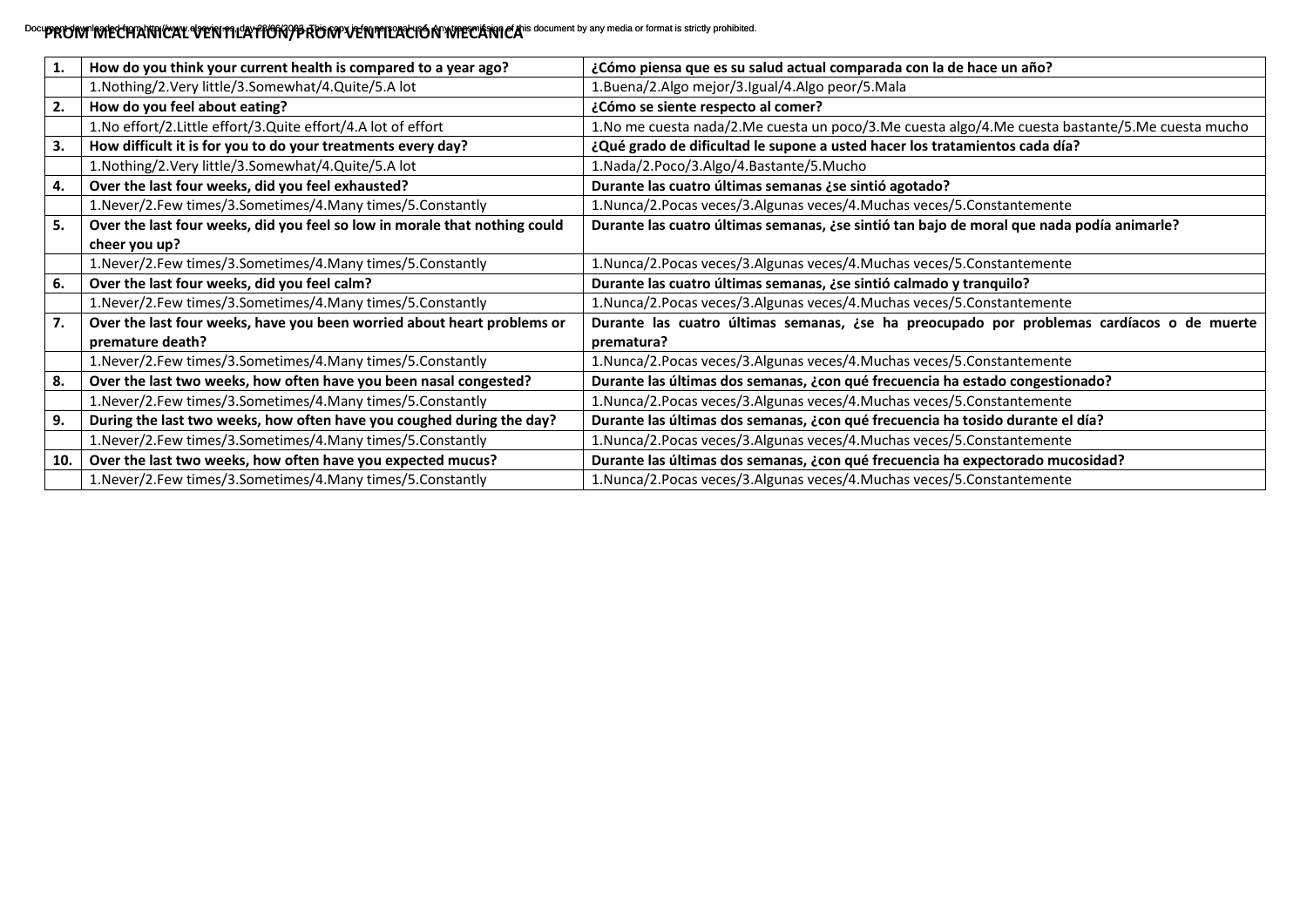## Docu**pPROM AerosOltherapy/PROM A**@MCCOTERTY personal use. Any transmission of this document by any media or format is strictly prohibited.

| 1.  | In general over the last seven days, to what extent have you been limited in moderate               | En general durante los últimos 7 días, ¿hasta qué punto se ha visto limitado en actividades físicas                     |
|-----|-----------------------------------------------------------------------------------------------------|-------------------------------------------------------------------------------------------------------------------------|
|     | physical activities such as walking, performing house chores, and loading objects?                  | moderadas como andar, realizar tareas de la casa y cargar objetos?                                                      |
|     | 1.Not limited/2.Very little/3.Somewhat/4.Quite/5.Completely limited                                 | 1. Nada limitado/2. Poco/3. Algo/4. Muy limitado/5. Totalmente limitado                                                 |
| 2.  | In general over the last seven days, to what extent have you been limited in intense                | En general durante los últimos 7 días, ¿hasta qué punto se ha visto limitado en actividades físicas                     |
|     | physical activities such as climbing stairs, going in a hurry and/or doing sports?                  | intensas como subir escaleras, ir con prisa y/o hacer deporte?                                                          |
|     | 1.Not limited/2.Very little/3.Somewhat/4.Quite/5.Completely limited                                 | 1. Nada limitado/2. Poco/3. Algo/4. Muy limitado/5. Totalmente limitado                                                 |
| 3.  | In general over the last seven days, to what extent have you been limited in daily                  | En general durante los últimos 7 días, ¿hasta qué punto se ha visto limitado en actividades físicas diarias             |
|     | physical activities such as dressing or washing?                                                    | como vestirse o lavarse?                                                                                                |
|     | 1. Never/2. Few times/3. Sometimes/4. Many times/5. Constantly                                      | 1.Nunca/2.Pocas veces/3.Algunas veces/4.Muchas veces/5.Constantemente                                                   |
| 4.  | In general, during the last seven days, how often have you felt that you were short of              | En general durante los últimos 7 días, ¿con qué frecuencia ha sentido que le faltaba la respiración                     |
|     | breath (choking) at rest?                                                                           | (ahogo) en reposo?                                                                                                      |
|     | 1. Never/2. Few times/3. Sometimes/4. Many times/5. Constantly                                      | 1.Nunca/2.Pocas veces/3.Algunas veces/4.Muchas veces/5.Constantemente                                                   |
| 5.  | In general over the last four weeks, how often have you coughed overnight in the                    | En general durante las últimas 4 semanas, ¿con qué frecuencia ha tosido durante la noche en ausencia                    |
|     | absence of colds?                                                                                   | de resfriados/constipados?                                                                                              |
|     | 1. Never/2. Few times/3. Sometimes/4. Many times/5. Constantly                                      | 1.Nunca/2.Pocas veces/3.Algunas veces/4.Muchas veces/5.Constantemente                                                   |
| 6.  | In general, during the last four weeks, how often have you had trouble breathing<br>during the day? | En general durante las últimas 4 semanas, ¿con qué frecuencia le ha costado respirar durante el día?                    |
|     | 1. Never/2. Few times/3. Sometimes/4. Many times/5. Constantly                                      | 1. Nunca/2. Pocas veces/3. Algunas veces/4. Muchas veces/5. Constantemente                                              |
| 7.  | In general over the last four weeks, how often have you had trouble breathing at night?             | En general durante las últimas 4 semanas, ¿con qué frecuencia le ha costado respirar durante la noche?                  |
|     | 1. Never/2. Few times/3. Sometimes/4. Many times/5. Constantly                                      | 1. Nunca/2. Pocas veces/3. Algunas veces/4. Muchas veces/5. Constantemente                                              |
| 8.  | In general over the last four weeks, how often have you had beeps or hisses during the<br>day?      | En general durante las últimas 4 semanas, ¿con qué frecuencia ha tenido pitidos o silbidos durante el<br>día?           |
|     | 1. Never/2. Few times/3. Sometimes/4. Many times/5. Constantly                                      | 1.Nunca/2.Pocas veces/3.Algunas veces/4.Muchas veces/5.Constantemente                                                   |
| 9.  | In general over the last four weeks, how often have you had beeps or hisses during the              | En general durante las últimas 4 semanas, ¿con qué frecuencia ha tenido pitidos o silbidos durante la                   |
|     | night?                                                                                              | noche?                                                                                                                  |
|     | 1. Never/2. Few times/3. Sometimes/4. Many times/5. Constantly                                      | 1.Nunca/2.Pocas veces/3.Algunas veces/4.Muchas veces/5.Constantemente                                                   |
| 10. | In general during the last four weeks, how often have you noticed a feeling of chest<br>opression?  | En general durante las últimas 4 semanas, ¿con qué frecuencia ha notado usted una sensación de<br>opresión en el pecho? |
|     | 1. Never/2. Few times/3. Sometimes/4. Many times/5. Constantly                                      | 1.Nunca/2.Pocas veces/3.Algunas veces/4.Muchas veces/5.Constantemente                                                   |
| 11. | In general over the last four weeks, how often have you felt that you had lack of<br>breath?        | En general durante las últimas 4 semanas, ¿con qué frecuencia ha sentido que le faltaba el aire?                        |
|     | 1. Never/2. Few nights/3. Some nights/4. Many nights/5. Every night                                 | 1.Nunca/2.Pocas noches/3.Algunas noches/4.Muchas noches/5.Todas las noches                                              |
| 12. | In general over the last four weeks, how often did your illnesss prevent you from doing             | En general durante las últimas 4 semanas, ¿con qué frecuencia le impidió su enfermedad llevar a cabo                    |
|     | your activities at work, school, and/or home?                                                       | sus actividades en el trabajo, la escuela y/o el hogar?                                                                 |
|     | 1. Never/2. Few times/3. Sometimes/4. Many times/5. Constantly                                      | 1.Nunca/2.Pocas veces/3.Algunas veces/4.Muchas veces/5.Constantemente                                                   |
| 13. | In general for the last four weeks, how often have you used your rescue inhaler?                    | En general durante las últimas 4 semanas, ¿con qué frecuencia ha utilizado su inhalador de rescate?                     |
|     | 1. Never/2. Few times/3. Sometimes/4. Many times/5. Constantly                                      | 1.Nunca/2.Pocas veces/3.Algunas veces/4.Muchas veces/5.Constantemente                                                   |
| 14. | Because of your breathing problems, do you notice you're short of breath when you                   | Debido a sus problemas respiratorios ¿nota que le falta el aire cuando se ríe?                                          |
|     | laugh?                                                                                              |                                                                                                                         |
|     | 1. Never/2.Few times/3.Sometimes/4. Many times /5.Always                                            | 1. Nunca/2. Pocas veces/3. Algunas veces/4. Muchas veces/5. Siempre                                                     |
| 15. | Because of your breathing problems, do you feel like you can't fully enjoy life?                    | Debido a sus problemas respiratorios ¿siente que no puede disfrutar plenamente de la vida?                              |
|     | 1. Never/2.Few times/3.Sometimes/4. Many times /5.Always                                            | 1. Nunca/2. Pocas veces/3. Algunas veces/4. Muchas veces/5. Siempre                                                     |
| 16. | Do you feel like you're short of breath when you try to sleep?                                      | ¿Siente que le falta el aire cuando intenta dormir?                                                                     |
|     | 1. Never/2. Few times/3. Sometimes/4. Many times / 5. Always                                        | 1. Nunca/2. Pocas veces/3. Algunas veces/4. Muchas veces/5. Siempre                                                     |
| 17. | Do you have cough attacks during the day?                                                           | ¿Tiene usted ataques de tos durante el día?                                                                             |
|     | 1. Never/2.Few times/3.Sometimes/4. Many times /5.Always                                            | 1. Nunca/2. Pocas veces/3. Algunas veces/4. Muchas veces/5. Siempre                                                     |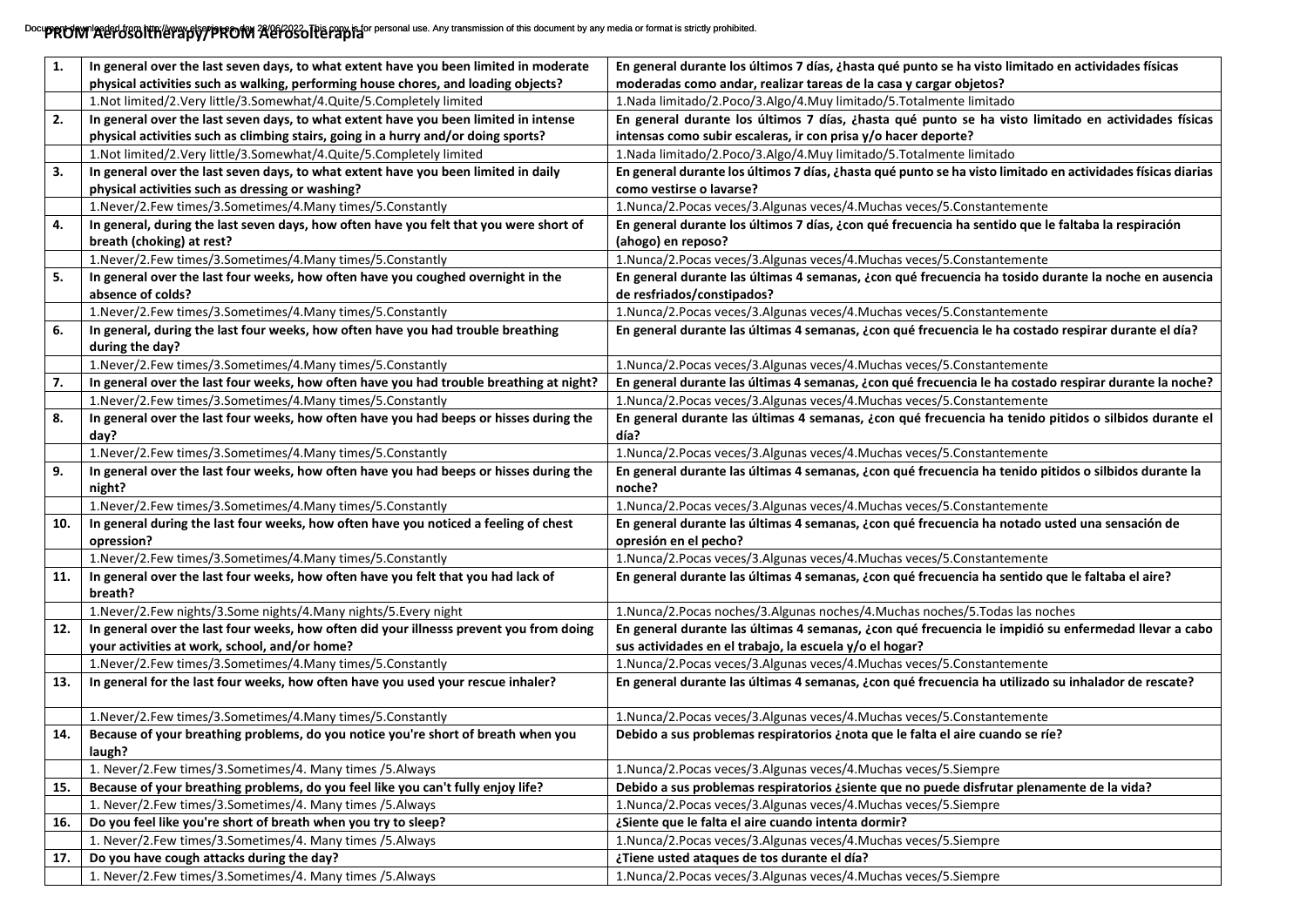|     | Doclimgg.dolwiWAYeHf19PelWdVYYySletY8F thsfNe33/eGPGYG yDiaF19YeafthMgYpPbBfeANs VGY879eHpp of this document by any meta.afAfRBPelsfaTd1%gQIslEddo a angustiado empeoran sus problemas respiratorios? |                                                                                                           |
|-----|-------------------------------------------------------------------------------------------------------------------------------------------------------------------------------------------------------|-----------------------------------------------------------------------------------------------------------|
|     | 1. Never/2.Few times/3.Sometimes/4. Many times /5.Always                                                                                                                                              | 1. Nunca/2. Pocas veces/3. Algunas veces/4. Muchas veces/5. Siempre                                       |
| 19. | We are going to propose some statements. Please mark whether you agree or disagree                                                                                                                    | Le vamos a proponer unas afirmaciones Marque si está Ud. de acuerdo o en desacuerdo con cada una          |
|     | with each of them. Use, again, the scale in which 1 means that you totally disagree and                                                                                                               | ellas. Utilice, de nuevo, la escala en la que el 1 significa que está Ud. totalmente en desacuerdo y el 5 |
|     | 5 means that you totally agree.                                                                                                                                                                       | que está totalmente de acuerdo.                                                                           |
|     | a) I think the lack of activity makes my condition worse.                                                                                                                                             | a) Creo que la falta de actividad empeora mi enfermedad.                                                  |
|     | b) I think lack of activity makes me more dependent.                                                                                                                                                  | b) Pienso que la falta de actividad me vuelve más dependiente de otras personas.                          |
|     | c) I think if I did more activity, I'd feel better/have more energy.                                                                                                                                  | c) Creo que si hiciese más actividad tendría más ánimo/energía.                                           |
|     | d) I don't practice more physical activity mainly because I'm short of breath (or because                                                                                                             | d) No hago más actividad física principalmente porque me falta el aire (o porque me fatigo).              |
|     | I'll get fatigued).                                                                                                                                                                                   |                                                                                                           |
|     | e) Lack of activity prevents me from living more social life.                                                                                                                                         | e) La falta de actividad me impide realizar más vida social.                                              |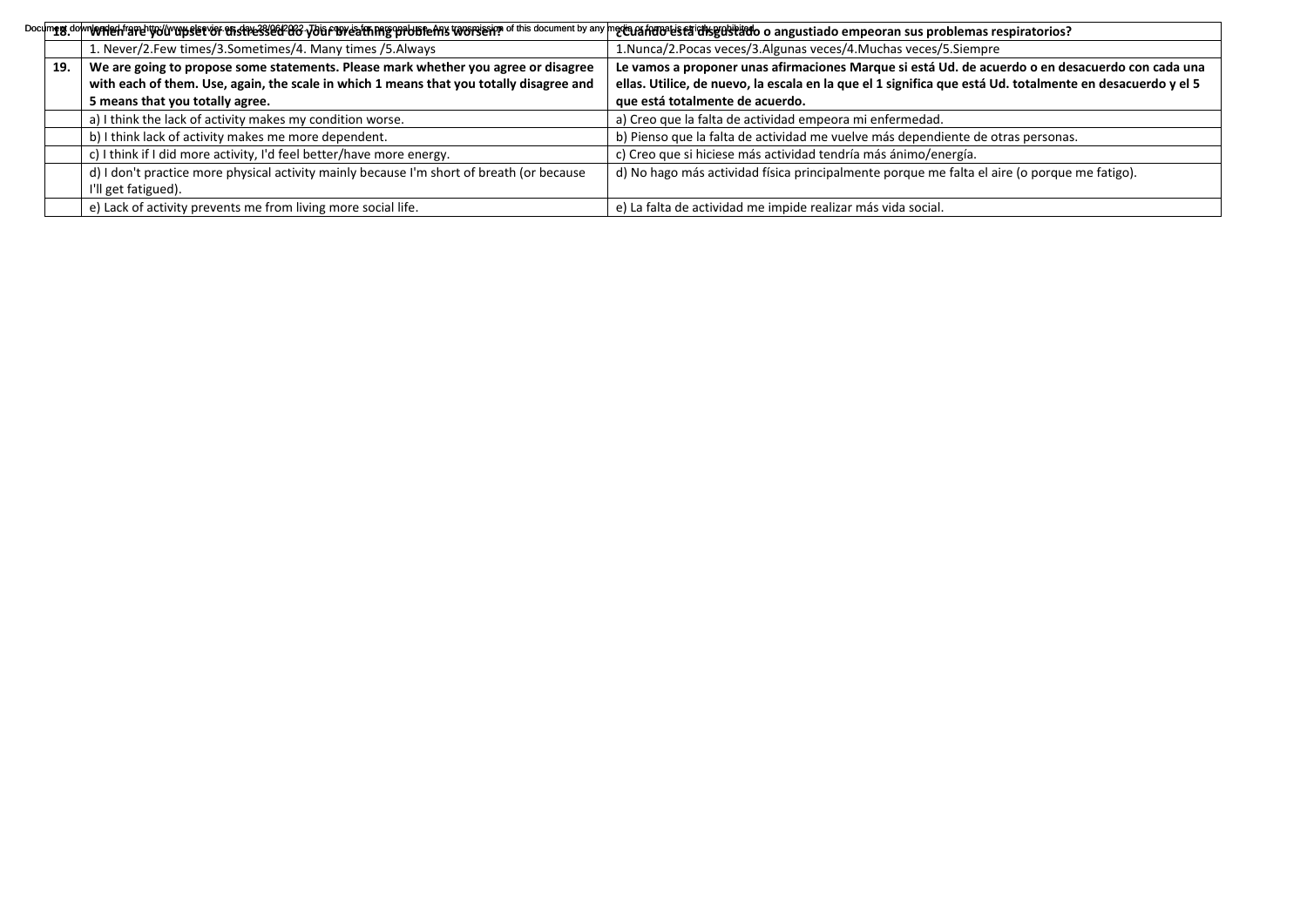|    | Did you feel that the pneumologist explained in detail why you were<br>prescribed oxygen therapy?                               | ¿Sintió que el neumólogo le explicó con detalle los motivos por los que se le prescribió la<br>oxigenoterapia?                           |
|----|---------------------------------------------------------------------------------------------------------------------------------|------------------------------------------------------------------------------------------------------------------------------------------|
|    | 1.Not limited/2.Very little/3.Somewhat/4.Quite/5.Completely limited                                                             | 1. Totalmente/2. Bastante/3. Algo/4. Poco/5. Nada                                                                                        |
| 2. | Did the pneumologist use clear language to explain what did the treatment<br>consist of?                                        | ¿El neumólogo utilizó un lenguaje claro para explicarle en qué consistía el tratamiento?                                                 |
|    | 1.Not limited/2.Very little/3.Somewhat/4.Quite/5.Completely limited                                                             | 1.Totalmente/2.Bastante/3.Algo/4.Poco/5.Nada                                                                                             |
| 3. | Does the pneumologist care and ask about your use of oxygen?                                                                    | ¿El neumólogo se preocupa y le pregunta por el uso que hace del oxígeno?                                                                 |
|    | 1.Not limited/2.Very little/3.Somewhat/4.Quite/5.Completely limited                                                             | 1.Totalmente/2.Bastante/3.Algo/4.Poco/5.Nada                                                                                             |
| 4. | We are going to propose some statements about the service and its oxygen                                                        | Le vamos a proponer unas afirmaciones sobre el servicio y sus equipos de oxigenoterapia.                                                 |
|    | therapy equipment. Please mark whether you agree or disagree with each of                                                       | Marque si está Ud. de acuerdo o en desacuerdo con cada una ellas. Utilice, de nuevo, la                                                  |
|    | them. Use, again, the scale in which 1 means that you totally agree and 5                                                       | escala en la que el 1 significa que está Ud. totalmente de acuerdo y 5 que está totalmente en                                            |
|    | means that you totally disagree.                                                                                                | desacuerdo.                                                                                                                              |
|    | a) When I was given oxygen therapy they gave me all the information I needed<br>about the use and maintenance of the equipment. | a) Cuando me suministraron la oxigenoterapia me dieron toda la información que necesitaba<br>sobre el uso y el mantenimiento del equipo. |
|    | b) The portable device gives me enough autonomy to solve my commitments                                                         | b) El dispositivo portátil me da la suficiente autonomía para resolver mis compromisos y                                                 |
|    | and leisure activities outside the home.                                                                                        | actividades de ocio fuera de casa.                                                                                                       |
|    | c) My family helps me and encourages me to use oxygen when they see me<br>fatigued.                                             | c) Mi familia me ayuda y me anima a utilizar el oxígeno cuando me ven fatigada/o.                                                        |
|    | d) My family helps me with the transport and loading of my portable oxygen<br>therapy device.                                   | d) Mi familia me ayuda con el transporte y carga de mi dispositivo de oxigenoterapia portátil.                                           |
|    | e) In general, when I leave the house I make use of the oxygen device.                                                          | e) En general, cuando salgo de casa hago uso del dispositivo de oxígeno.                                                                 |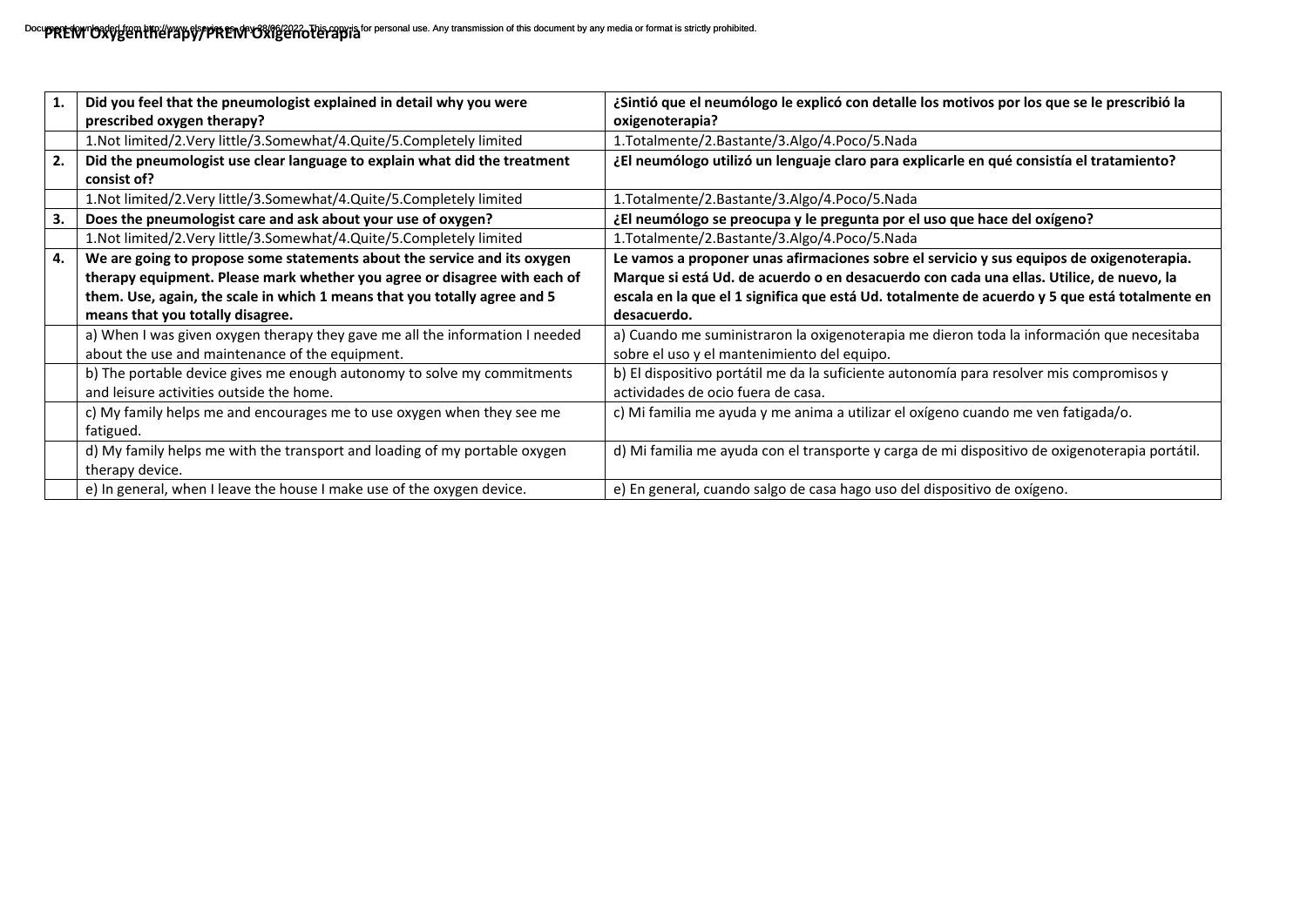|     | We are going to propose you some statements about the treatment, the<br>health care provider's service and your CPAP equipment. Please mark whether<br>you agree or disagree with each of them. Again, use the scale where 1 means<br>you strongly agree and 5 means you strongly disagree. | Le vamos a proponer unas afirmaciones sobre el tratamiento, el servicio del proveedor<br>sanitario y sus equipos CPAP. Marque si está Ud. de acuerdo o en desacuerdo con cada una<br>ellas. Utilice, de nuevo, la escala en la que el 1 significa que está Ud. totalmente de acuerdo y<br>5 que está totalmente de en desacuerdo. |
|-----|---------------------------------------------------------------------------------------------------------------------------------------------------------------------------------------------------------------------------------------------------------------------------------------------|-----------------------------------------------------------------------------------------------------------------------------------------------------------------------------------------------------------------------------------------------------------------------------------------------------------------------------------|
| 1.  | The pneumologist explained me in detail the reasons why I was prescribed<br>respiratory therapy for sleep apnea (CPAP).                                                                                                                                                                     | El/la neumólogo-a me explicó con detalle los motivos por los que se le prescribió la terapia<br>respiratoria para la apnea del sueño (CPAP).                                                                                                                                                                                      |
| 2.  | The language of the health workers was clear to explain me what the treatment<br>was.                                                                                                                                                                                                       | El lenguaje del personal sanitario fue claro para explicarme en qué consistía el tratamiento.                                                                                                                                                                                                                                     |
| 3.  | The treatment provider provided me at the beginning of this all the information<br>necessary for the management of the equipment.                                                                                                                                                           | La empresa proveedora del tratamiento me suministró al comienzo de este toda la<br>información necesaria para el manejo del equipo.                                                                                                                                                                                               |
| 4.  | I received face-to-face training on equipment management and functions, as<br>well as how to use it when travelling or moving around.                                                                                                                                                       | Recibí una formación presencial sobre el manejo del equipo y sus funciones, así como la forma<br>de usarlo en viajes y desplazamientos.                                                                                                                                                                                           |
| 5.  | The treatment provider informed me of its advantages, risks, as well as the<br>possible discomfort it generates (skin wounds, sneezing, dry mouth,<br>nosebleeds).                                                                                                                          | La empresa proveedora del tratamiento me informó de sus ventajas, riesgos, así como de las<br>posibles molestias que genera (heridas en la piel, estornudos, boca seca, sangrado de nariz).                                                                                                                                       |
| 6.  | I usually receive information and attention on how to mitigate the effects of the<br>discomfort caused by CPAP equipment.                                                                                                                                                                   | Habitualmente recibo información y atención sobre cómo mitigar los efectos de las molestias<br>que produce el equipo de CPAP.                                                                                                                                                                                                     |
| 7.  | Currently I can manage the equipment and its functions autonomously with little<br>intervention from the company.                                                                                                                                                                           | Actualmente puedo manejar el equipo y sus funciones de forma autónoma con poca<br>intervención de la empresa.                                                                                                                                                                                                                     |
| 8.  | The supplier reviews the equipment as often as necessary to monitor its<br>operation and calibrate it.                                                                                                                                                                                      | La empresa proveedora revisa el equipo con la frecuencia necesaria para supervisar su<br>funcionamiento y calibrarlo.                                                                                                                                                                                                             |
| 9.  | I have a point of information face-to-face, telephone or online to solve my<br>doubts.                                                                                                                                                                                                      | Cuento con un punto de información presencial, telefónico u online para solventar mis dudas.                                                                                                                                                                                                                                      |
| 10. | My equipment does not usually present technical problems.                                                                                                                                                                                                                                   | Mi equipo no presenta problemas técnicos habitualmente.                                                                                                                                                                                                                                                                           |
| 11. | When there is a technical difficulty in the equipment, the supplier quickly sends<br>a professional to solve the problem.                                                                                                                                                                   | Cuando se produce una dificultad técnica en el equipo, la empresa proveedora envía con<br>rapidez a un profesional para solucionar el problema.                                                                                                                                                                                   |
| 12. | My provider supports me in all aspects of my quality of life related to apnea:<br>exercise, emotional support, nutrition, etc.                                                                                                                                                              | Mi proveedor me apoya en todos los aspectos de mi calidad de vida relacionada con la apnea:<br>ejercicio, apoyo emocional, nutrición, etc.                                                                                                                                                                                        |
| 13. | I make use of the equipment recommended by the stipulations of the treatment<br>provider.                                                                                                                                                                                                   | Hago el uso del equipo recomendado por las estipulaciones de la empresa proveedora.                                                                                                                                                                                                                                               |
| 14. | Therapy allows me to lead a proper quality of life and follow my usual activities.                                                                                                                                                                                                          | La terapia me permite llevar una calidad de vida adecuada y seguir mis actividades habituales.                                                                                                                                                                                                                                    |
| 15. | My family is informed of all the relevant aspects about my therapy.                                                                                                                                                                                                                         | Mi familia está informada de todos los aspectos relevantes sobre mi terapia.                                                                                                                                                                                                                                                      |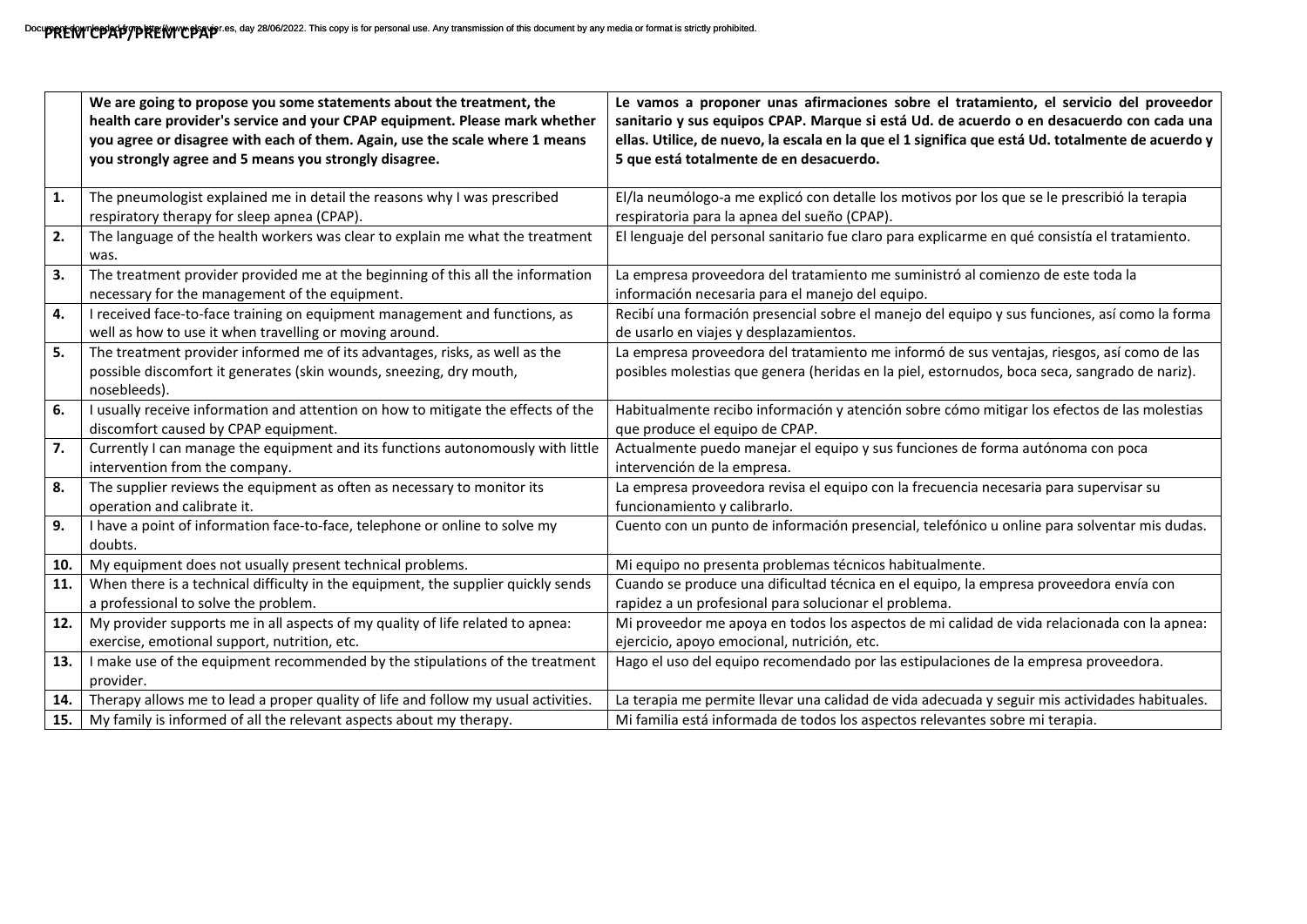| 1. | Did the pneumologist explain in detail the reasons why mechanical ventilation<br>was prescribed?                                                                                                                                                                   | ¿El neumólogo le explicó con detalle los motivos por los que se le prescribió la ventilación<br>mecánica?                                                                                                                                                                                                    |
|----|--------------------------------------------------------------------------------------------------------------------------------------------------------------------------------------------------------------------------------------------------------------------|--------------------------------------------------------------------------------------------------------------------------------------------------------------------------------------------------------------------------------------------------------------------------------------------------------------|
|    | 1.Totally/2.Quite/3.Something/4.Little/5.Nothing                                                                                                                                                                                                                   | 1. Totalmente/2. Bastante/3. Algo/4. Poco/5. Nada                                                                                                                                                                                                                                                            |
| 2. | Did the pneumologist use clear language to explain what treatment was?                                                                                                                                                                                             | ¿El neumólogo utilizó un lenguaje claro para explicarle en qué consistía el tratamiento?                                                                                                                                                                                                                     |
|    | 1.Totally/2.Quite/3.Something/4.Little/5.Nothing                                                                                                                                                                                                                   | 1.Totalmente/2.Bastante/3.Algo/4.Poco/5.Nada                                                                                                                                                                                                                                                                 |
| 3. | How often does the provider review your ventilation equipment? Mark the<br>period closest to your situation.                                                                                                                                                       | ¿Con qué frecuencia el proveedor hace revisión de su equipo de ventilación? Marque el<br>periodo que más se aproxime a su situación.                                                                                                                                                                         |
|    | 1.Monthly/2.Quaterly/3.Semiannually/4.Annually/5.More than 1 year                                                                                                                                                                                                  | 1. Mensualmente/2.Trimestralmente/3.Semestralmente/4.Anualmente/5.Mayor a 1 año                                                                                                                                                                                                                              |
| 4. | Do you feel satisfaction with how often the provider reviews ventilation<br>equipment?                                                                                                                                                                             | ¿Siente satisfacción con la frecuencia con la que el proveedor revisa los equipos de<br>ventilación?                                                                                                                                                                                                         |
|    | 1.A lot/2.Quite/3.Some/4.Little/5.Nothing                                                                                                                                                                                                                          | 1.Mucha/2.Bastante/3.Algo/4.Poca/5.Ninguna                                                                                                                                                                                                                                                                   |
| 5. | Is communication with the ventilation equipment supplier fast and smooth?                                                                                                                                                                                          | ¿La comunicación con el proveedor de los equipos de ventilación es rápida y fluida?                                                                                                                                                                                                                          |
|    | 1. Totally fluid/2. Quite/3. Something/4. Little/5. Nothing fluid                                                                                                                                                                                                  | 1. Totalmente fluida/2. Bastante/3. Algo /4. Poco/5. Nada fluida                                                                                                                                                                                                                                             |
| 6. | Does the pneumologist care and ask me about my use of mechanical<br>ventilation?                                                                                                                                                                                   | ¿El neumólogo se preocupa y me pregunta por el uso que hago de la ventilación mecánica?                                                                                                                                                                                                                      |
|    | 1. Constantly/2. Many times/3. Sometimes/4. Few times/5. Very few times                                                                                                                                                                                            | 1. Constantemente/2. Muchas veces/3. Algunas veces/4. Pocas veces/5. Muy pocas veces                                                                                                                                                                                                                         |
| 7. | We are going to propose some statements about the service and its<br>mechanical ventilation equipment. Please mark whether you agree or disagree<br>with each of them. Again, use the scale where 1 means you strongly agree and<br>5 means you strongly disagree. | Le vamos a proponer unas afirmaciones sobre el servicio y sus equipos de ventilación<br>mecánica. Marque si está Ud. de acuerdo o en desacuerdo con cada una ellas. Utilice, de<br>nuevo, la escala en la que el 1 significa que está Ud. totalmente de acuerdo y 5 que está<br>totalmente de en desacuerdo. |
|    | a) The mask on my ventilation equipment is comfortable.                                                                                                                                                                                                            | a) La máscara de mi equipo de ventilación es cómoda.                                                                                                                                                                                                                                                         |
|    | b) The mask on my ventilation equipment doesn't give me chafing.                                                                                                                                                                                                   | b) La máscara de mi equipo de ventilación no me produce rozaduras.                                                                                                                                                                                                                                           |
|    | c) The mask has no air leakage.                                                                                                                                                                                                                                    | c) La máscara no tiene fugas de aire.                                                                                                                                                                                                                                                                        |
|    | d) The equipment makes little noise and allows me to sleep and be calm (also to<br>my family).                                                                                                                                                                     | d) El equipo hace poco ruido y me permite dormir y estar tranquilo (también a mi familia).                                                                                                                                                                                                                   |